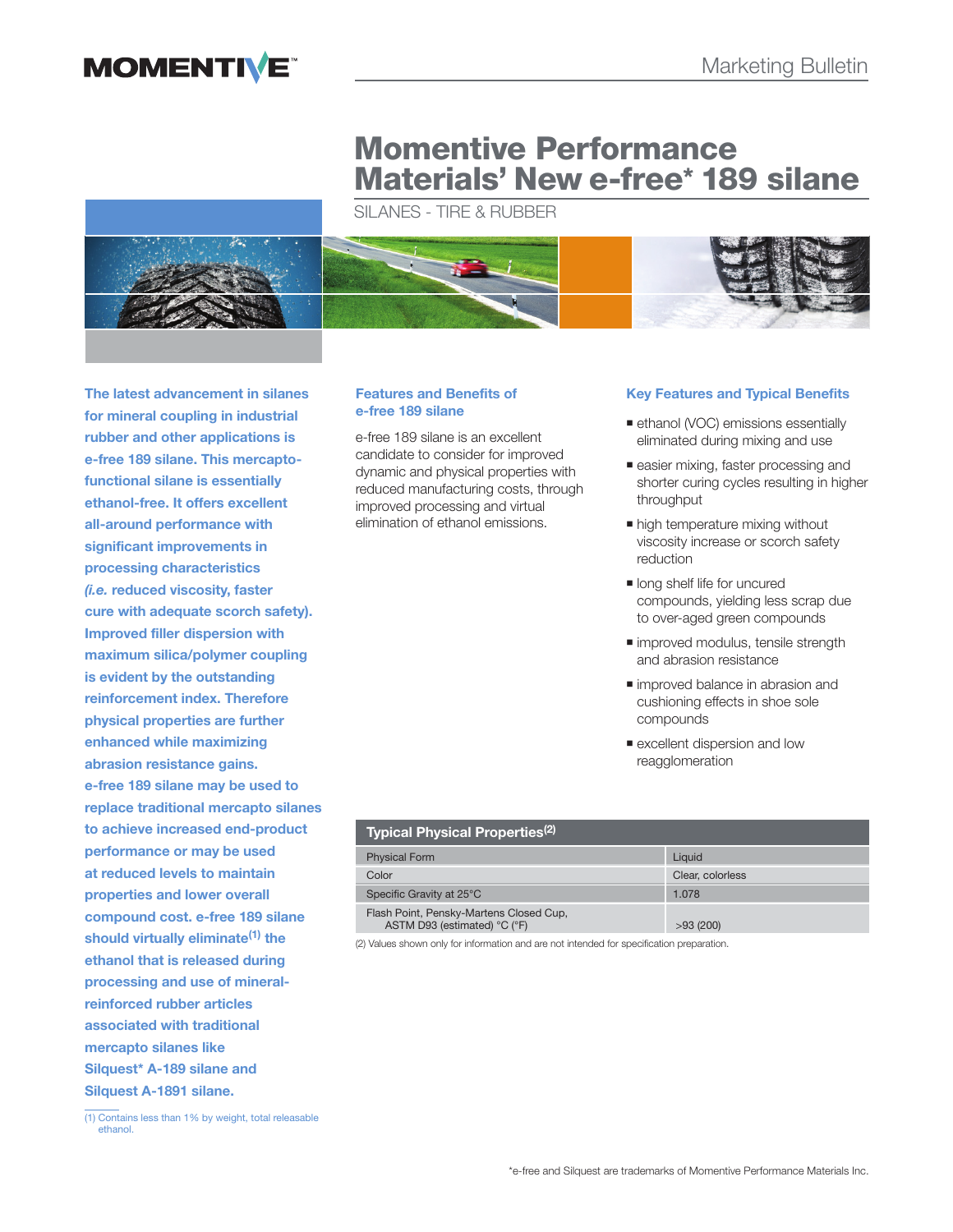#### **How to Use**

Following are typical suggested loading levels of e-free 189 silane:

- shoe sole compounds with silica (1.5-2.5 phf)
- wire and Cable and/or Clay compounds (0.25-1.0 phf)

The optimal loadings of e-free 189 silane and the processing conditions including mixing temperature and time may vary, depending on formulations used. The user should optimize the loadings and mix conditions before end use.

#### **Processing and Performance of e-free 189 silane**

The formulation in Table 1 was used to compare e-free 189 silane with traditional mercapto silanes in a simplified model shoe-sole compound. The compounds were mixed at 160°C in two non-productive mix steps.

#### **Table 1: Simplified Formulation for Shoe Soles**

| Ingredient                | <b>PHR</b>     |
|---------------------------|----------------|
| <b>Butadiene Rubber</b>   | 60             |
| Natural Rubber            | 20             |
| Nitrile Rubber            | 20             |
| Silica                    | 42             |
| Wax                       | 3              |
| <b>Stearic Acid</b>       | 0.5            |
| Zinc Oxide                | 4              |
| Silane                    | 1.5            |
| Processing Aid            | 3              |
| <b>Tackifier</b>          | $\overline{2}$ |
| Antioxidant               | 1              |
| <b>Vulcanizing Agents</b> |                |
| Sulfur                    | $\overline{2}$ |
| <b>MBT</b>                | 0.2            |
| <b>MBTS</b>               | 1              |
| <b>TMTM</b>               | 0.12           |

Note: Test data. Actual results may vary.

#### **Comparison of Performance Characteristics: e-free 189, Silquest\* A-1891 silane**

Compound performance and processing characteristics with e-free 189 silane, Silquest A-1891 silane (Mercapto triethoxy silane), and with no silane are compared in Table 2. These data demonstrate a reduction of compound viscosity with improved silica dispersion for smoother extrusion and faster mold flow with e-free 189 silane. Physical properties are enhanced with more effective coupling, higher modulus and tensile and with maximum abrasion resistance. Shorter curing cycles allow for a faster cure rate index (t90-ts2).

#### **Table 2**

| Ingredient (phr)                                | e-free 189 silane        | Silquest A-1891 silane | No silane                |  |
|-------------------------------------------------|--------------------------|------------------------|--------------------------|--|
| e-free 189 silane                               | 1.5                      |                        | $\overline{\phantom{0}}$ |  |
| Silquest A-1891 silane                          | $\overline{\phantom{m}}$ | 1.5                    | $\overline{\phantom{m}}$ |  |
| Viscosity @ 212°F                               |                          |                        |                          |  |
| Milled MB $ML1+4$                               | 89                       | 116                    | 94                       |  |
| Final ML1+4                                     | 59                       | 67                     | 77                       |  |
| Scorch (t5) @ 250°F (min)                       | 2.3                      | 2.43                   | 6.1                      |  |
| Rheometer (ODR) Properties (302°F/30 min/1°arc) |                          |                        |                          |  |
| $t_{S2}$ (min)                                  | 1.2                      | 1.15                   | 2.48                     |  |
| $t90$ (min)                                     | 2.76                     | 3.56                   | 3.85                     |  |
| Cure Rate Index (t90-ts2)                       | 1.56                     | 2.41                   | 1.37                     |  |
| $M_{L}$                                         | 9.11                     | 10.57                  | 13.31                    |  |
| $M_H$                                           | 32.35                    | 31.34                  | 37.65                    |  |
| Physical Properties, cured 5 min @ 302°F        |                          |                        |                          |  |
| Hardness (Shore A)                              | 56                       | 55                     | 61                       |  |
| Elongation (%)                                  | 445                      | 444                    | 670                      |  |
| 10% Modulus (Mpa)                               | 58                       | 69                     | 84                       |  |
| 100% Modulus (Mpa)                              | 407                      | 475                    | 318                      |  |
| 300% Modulus (Mpa)                              | 1461                     | 1417                   | 795                      |  |
| Reinforcement Index (300%/100%)                 | 3.59                     | 2.98                   | 2.50                     |  |
| Tensile (psi)                                   | 2515                     | 2194                   | 2468                     |  |
| Abrasion Resistance, DIN Method                 |                          |                        |                          |  |
| Volume Loss, mm <sup>3</sup>                    | 28                       | 27                     | 51                       |  |

Note: Test data. Actual results may vary.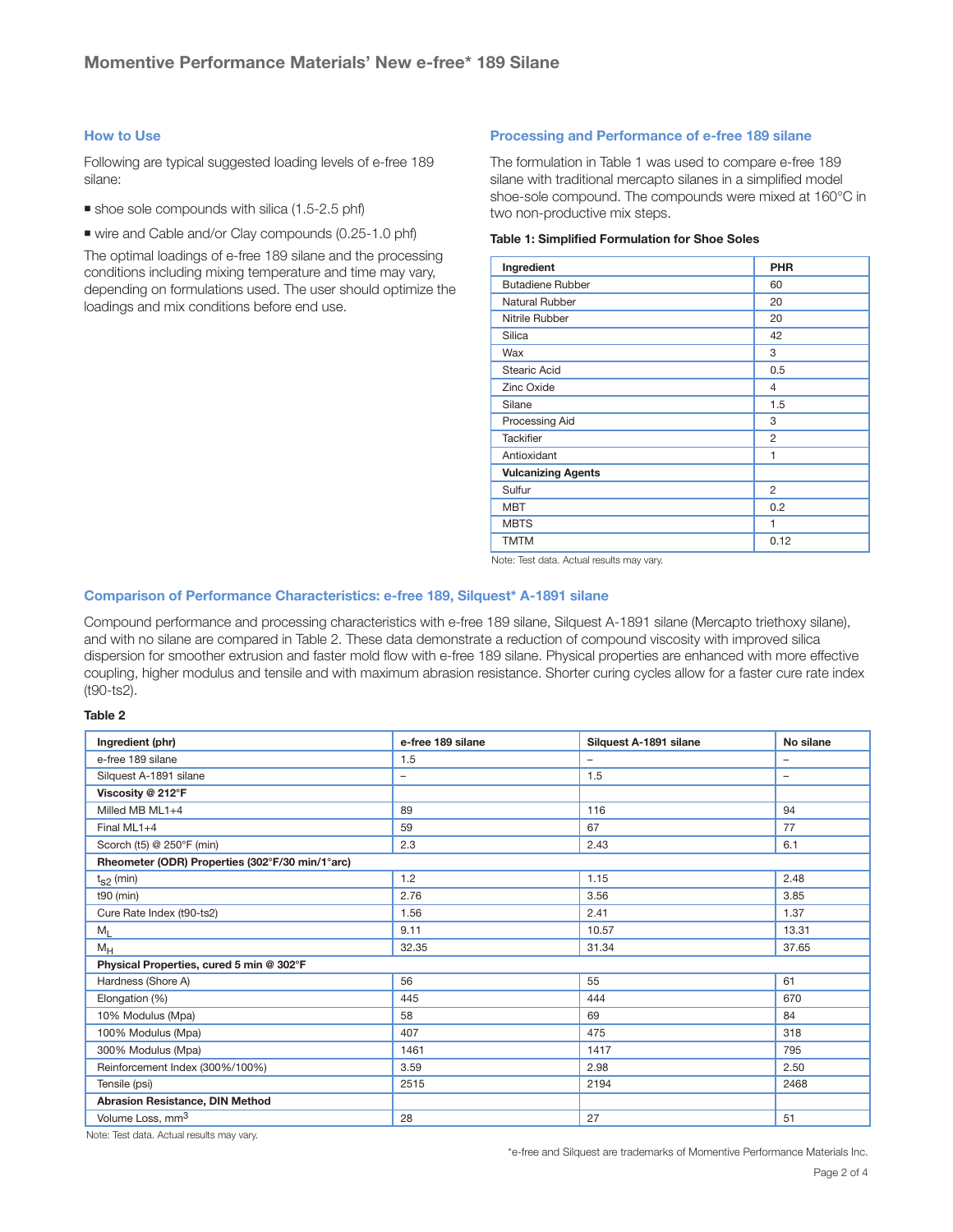#### **Ethanol Emissions Measurement**

Ethanol emissions are reduced by more than 97% with New e-free 189 silane, and 6% with Silquest\* A-1589 silane (disulfide silane), versus Silquest A-1891 silane (mercapto triethoxy silane). Ethanol emissions were measured during Banbury mixing (1.5 liter mixer) of a rubber compound containing 100 phr of an SBR/BR blend, 80 phr precipitated silica and 6.2 phr of silane<sup>(1)</sup> The compounds were mixed in one non-productive step for a total of 15 minutes with the mix held at about 160°C for 10 minutes. Exhaust gases were suctioned out from the vent line at 1.5 liters/min and adsorbed onto charcoal tubes, which were later analyzed for ethanol content. Ethanol evolved from mixing with Silquest A-1891 silane is normalized to 100 in Table 3.

# **Table 3: Ethanol Emissions Measurements –**



1) Silquest A-1589 silane (Disulfide silane), Silquest A-1891 silane (Mercapto triethoxy silane), and e-free 189 silane

#### **Emergency Service**

Momentive Performance Materials maintains an around-the-clock emergency service for its products. The American Chemistry Council (CHEMTREC) and CareChem24 International also maintain an around-the-clock emergency service for all chemical products:

| Location                                                      | Momentive Performance Materials Products                                                                                                                                                                                                            | All Chemical Products               |
|---------------------------------------------------------------|-----------------------------------------------------------------------------------------------------------------------------------------------------------------------------------------------------------------------------------------------------|-------------------------------------|
| Mainland U.S., Puerto Rico                                    | 518.233.2500                                                                                                                                                                                                                                        | CHEMTREC: 800.424.9300              |
| Alaska, Hawaii                                                | 518.233.2500                                                                                                                                                                                                                                        | CHEMTREC: 800.424.9300              |
| Canada                                                        | 518.233.2500                                                                                                                                                                                                                                        | CHEMTREC: 800.424.9300              |
| Europe                                                        | +518.233.2500<br>(Albanian, Czech, Danish, Dutch, English, Finnish, French,<br>German, Greek, Hungarian, Italian, Lithuanian, Norwegian,<br>Polish, Portuguese, Romanian, Russian, Serbo-Croatian,<br>Slovak, Spanish, Swedish, Turkish, Ukrainian) | +44.(0)208.762.8322 (UK)            |
| Middle East,                                                  |                                                                                                                                                                                                                                                     |                                     |
| All countries, except Israel                                  | +518.233.2500                                                                                                                                                                                                                                       | +961.3.487.287 (Lebanon)            |
| Middle East, Israel                                           | +518.233.2500                                                                                                                                                                                                                                       | +44.(0)208.762.8322 (UK)            |
| Latin America, Asia/Pacific,<br>all other locations worldwide | +518.233.2500                                                                                                                                                                                                                                       | CHEMTREC: +1-703.527.3887 (collect) |
| At sea                                                        | Radio U.S. Coast Guard, which can directly contact<br>Momentive Performance Materials at 518.233.2500 or<br>CHEMTREC at 800.424.9300.                                                                                                               |                                     |

DO NOT WAIT. Phone if in doubt. You will be referred to a specialist for advice.

### **Patent Status**

e-free silane is the subject of multiple pending U.S. patent applications.

Nothing contained herein shall be construed to imply the nonexistence of any relevant patents or to constitute the permission, inducement or recommendation to practice any invention covered by any patent, without authority from the owner of the patent.

#### **Product Safety, Handling and Storage**

Customers considering the use of this product should review the latest Material Safety Data Sheet and label for product safety information, handling instructions, personal protective equipment if necessary, and any special storage conditions required. Material Safety Data Sheets are available at www.momentive.com or, upon request, from any Momentive Performance Materials representative. Use of other materials in conjunction with Momentive Performance Materials products may require additional precautions. Please review and follow the safety information provided by the manufacturer of such other materials.

#### **Limitations**

Customers must evaluate Momentive Performance Materials products and make their own determination as to fitness of use in their particular applications.